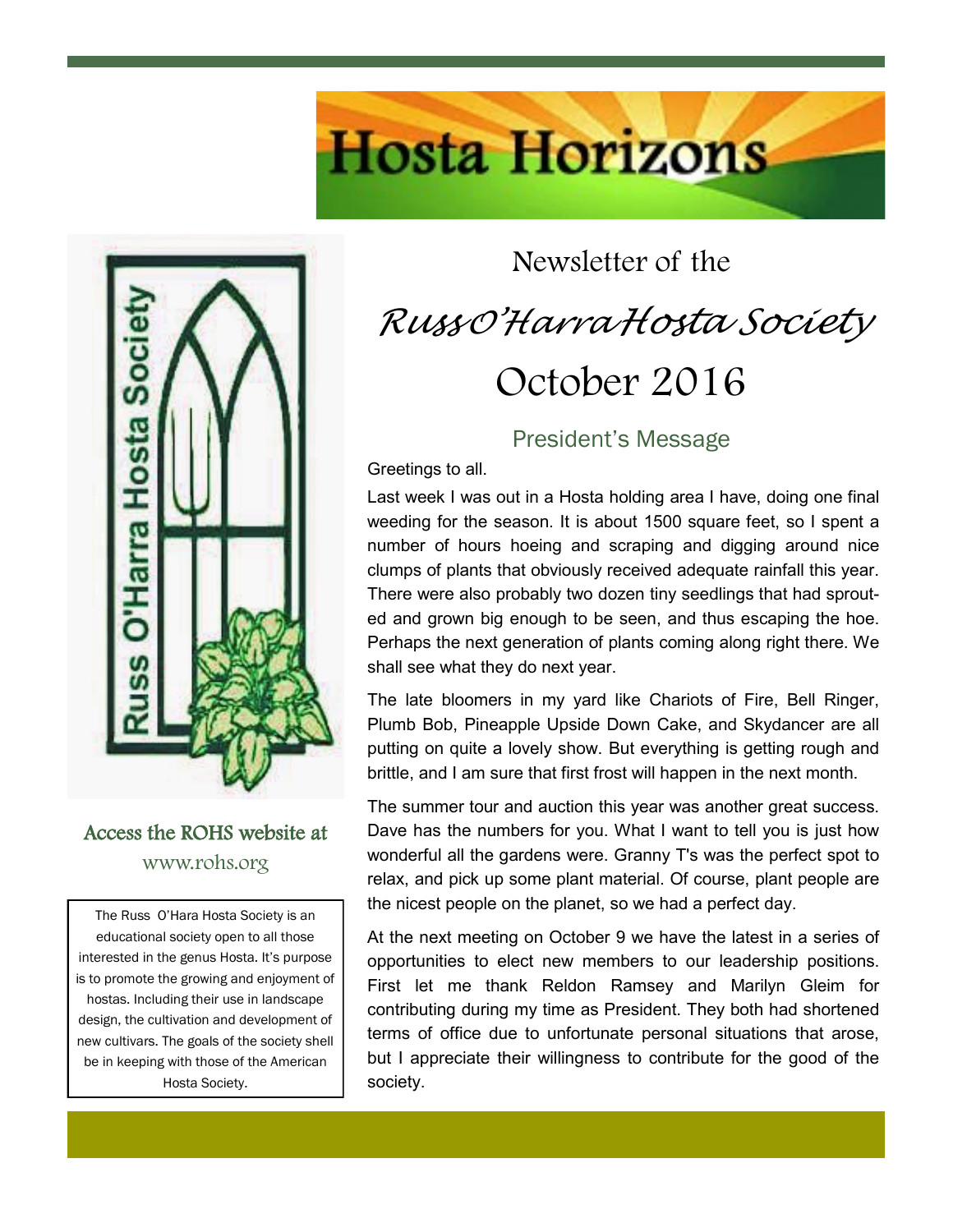## ROHS Officers

Gary Garles, President

2110 4th Ave S.E. Altoona, IA 50009 Gary\_Garles@boblenclandscaping.com 515-313-6841

Eve Vanden Broek, Ex-officio

134 Holland Drive Pella, IA 50219 mrstheo@iowatelecom.net 641-627-5316

Scott Thieben, Vice President

808 Doran Drive Boone, IA 50036 Sthieben@mchsi.com 515-432-9028

David Dettmann, Treasurer

122 Blue Gill Court Pella, IA 50219 bdd5097@yahoo.com 641-627-5097

## Vacancy,

## **Secretary**

Anne Lynam, Newsletter Editor 6589 SE 6th Ave Des Moines, IA 50327 parkk65@mchsi.com 515-265-0017

Donna Miller, Hospitality Co-Chair

1101 Walnut Avenue Creston, IA 50801 jpdm@coonvalleytelco.com 641-345-2821

Lisa Swanson, Hospitality Co-Chair

118 Jackson Street Orient, IA 50858 Lisa swanson@yahoo.com 641-337-56005

Donna Miller and Lisa Swanson are both coming back as hospitality co-chairs, and they are excellent hostesses. David Dettmann has also agreed to be the treasurer for the next two years. David has done a first class job with the finances, and he is spot on with all those intangibles that make the meetings run so smoothly.

Scott Thieben played an important role in setting up excellent tours, and filling in for me when I was out of state for one meeting. He lent his considerable organizational skills and it was a pleasure working with him. Eve always had some expert advice for me, too, as past president.

Right now the secretary, vice-president, and president roles need volunteers. I am contacting members about these important positions, but what I really need is for people to call me and volunteer their time and talents. I was looking back through the 20th Anniversary booklet the other day, and it struck me what a great heritage and legacy this society has developed. The education about the genus Hosta, the support of charities, public gardens, and horticultural research, and even the fun and camaraderie: Challenges met and successes recorded.

If you would like to use this solid base as a springboard for future growth, or you have ideas you want to pursue, or you just want to get involved, this is a good time to act.

Our next meeting is Sunday, October 9, noon to 3 PM at the Iowa Arboretum. The program will be fun and interesting, the weather will be perfect for strolling at the gardens, and we can all party in advance of the coming long winter.

See you there,

Gary

Fred Wilson, 82, Passed away Sunday, July 10, 2016 in Des Moines,

He is survived by his wife, Audra of 43 years; 7 children ,10 grandchildren and 18 great-grandchildren. Fred met his wife while working in CA.

Fred and his wife were the owners of S&H Auto Electric for 33 years.

Fred was an incredible man who liked to spend time with his grandchildren. He would take them to collect rocks of all types, specifically geodes, always looking for that perfect rock. Before long, he and Audra got into the Hosta business. This would become more than a passing fancy and had he not been sidelined by a massive stroke in 2006, they would have become world renowned Hosta specialists. In 2004, their Hosta garden was a featured garden on the National Hosta Tour. The garden received many awards from this tour and started them on what could have been an extremely exciting and sensational adventure. They both met many lifelong friends that would change their lives forever.

Memorials may be made to First Assembly of God Church, Indianola or Taylor House Hospice, Des Moines, in Fred's name.